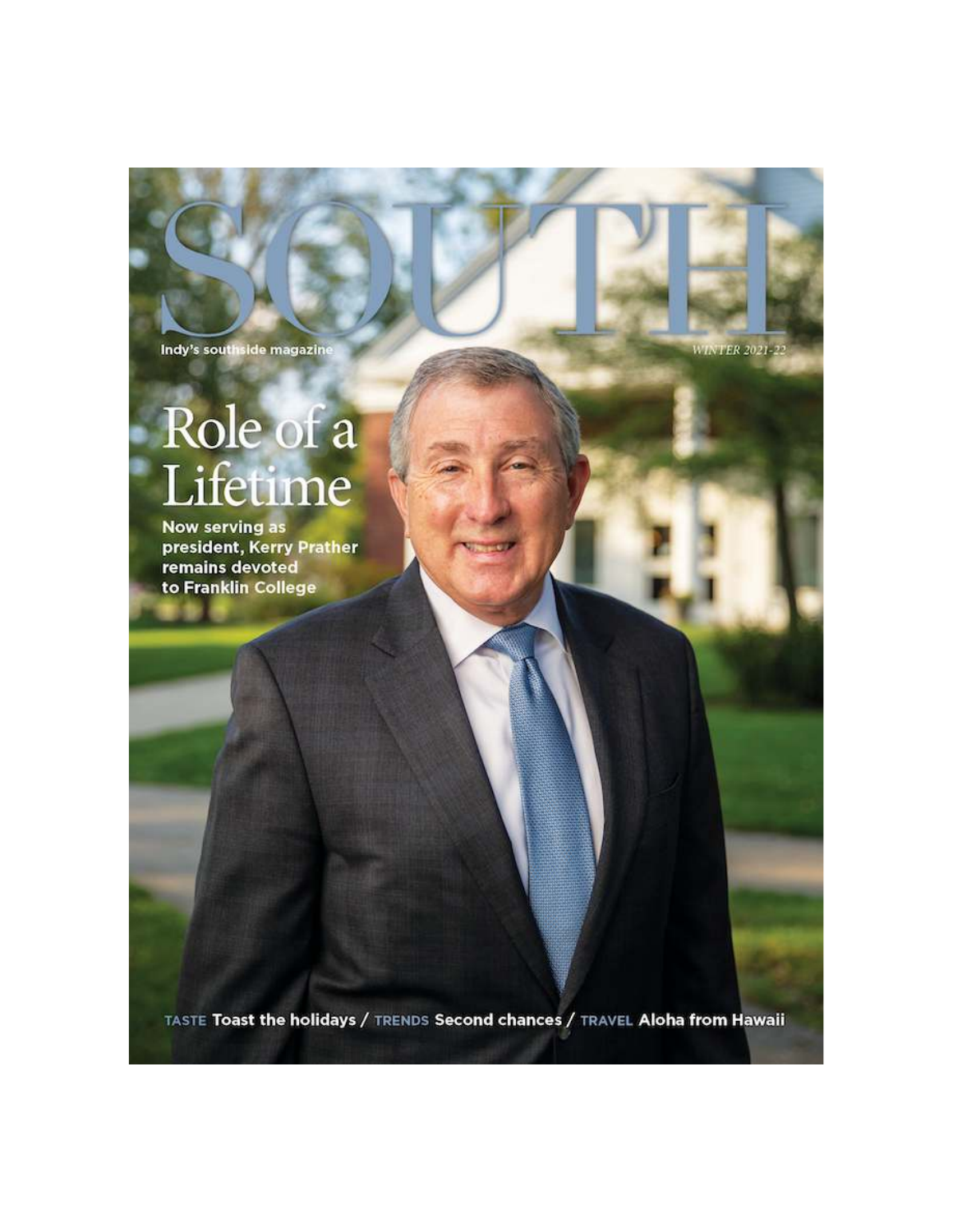

*Please note: The full article from SOUTH, Indy's southside magazine, is below, with images of the magazine's layout.*

# Kerry On

Franklin College and its new president have a long history together

Kerry Prather is quite possibly the most qualified person on the planet to be the new president of Franklin College. Since becoming the assistant basketball coach in 1982, he has held positions that have acquainted him with every aspect of life on campus.

By Glenda Winders Photography by Jana Jones

Please note: The full article from SOUTH, Indy's southside magazine, is below, with images of the magazine's layout.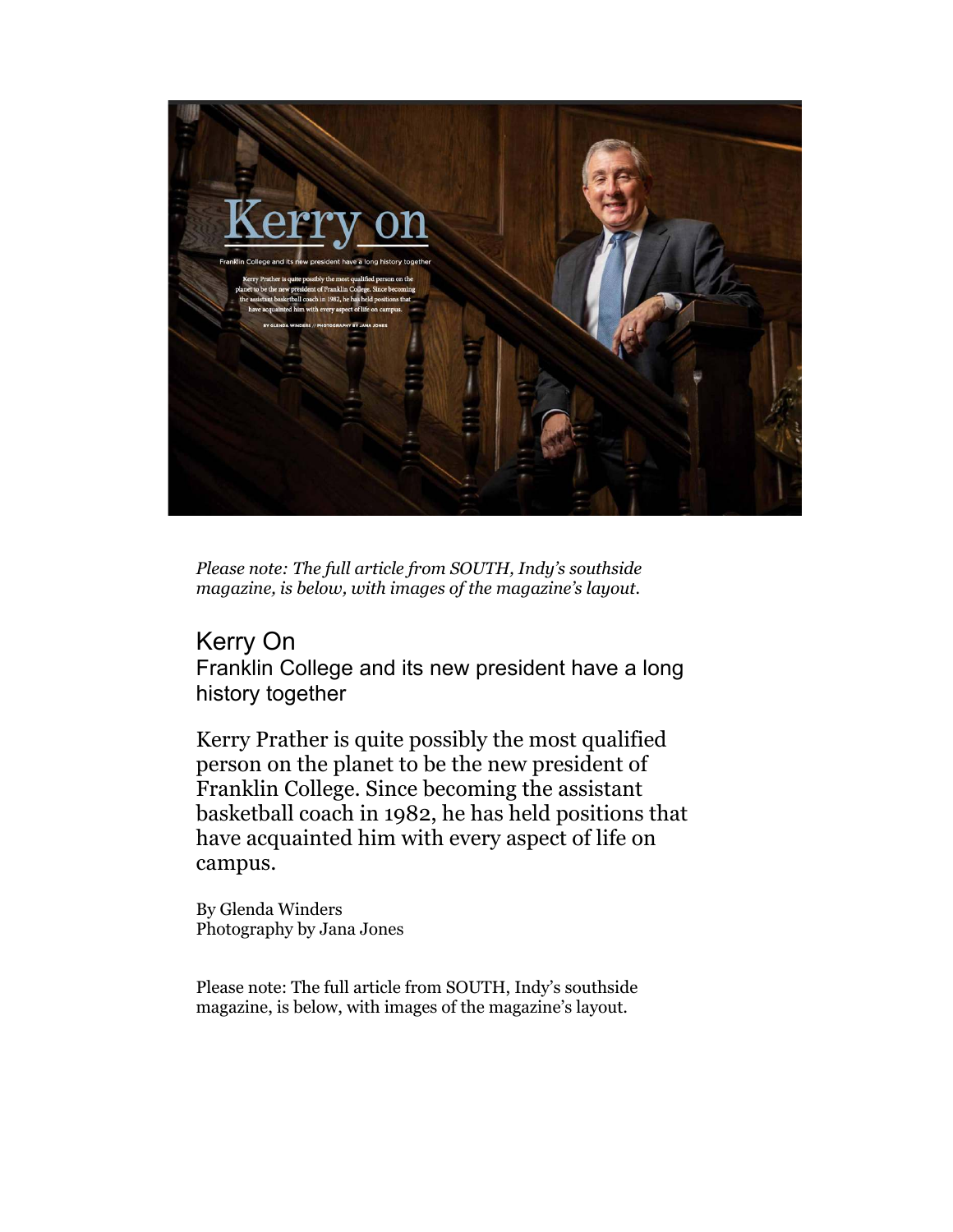

62 SOLTIL | INDYSQUTHHAG.COM

A year after he was hired, the head coach left, and Prather moved up to a spot that would be his for the next 37 years. Two years later, he also took on the additional role of athletic director, and in conjunction with those jobs he served two stints as interim vice president before becoming the interim president in<br>January 2020. Through four college administrations he was on the executive cabinet, and through his friendships with past presidents he has their guidance and counsel as he<br>assumes his new role.

"Normally an incoming president is somebody new being introduced<br>to all of the constituencies, but I'm anything other than that," he says.<br>"I've had a lot of on-the-job training<br>As basketball coach, Prather led the Franklin Grizzlies to five conference championships four league tournament titles, four league tournament titles,<br>five appearances in the National<br>Collegiate Athletic Association Division III national tournament and one in the National Association of Intercollegiate Athletics national tournament, but he shies away from taking the credit. Good players make good teams,

and they make the coach look good," he says. "I've been blessed."

**COACHING SUCCESS** One of the players on that NAIA tournament-winning team, David Dunkle, is now a family practice and president and CEO of Johnson Memorial Health. He still calls Prather "Coach."

A year after he was hired, the head coach left, and Prather moved up to a spot that would be his for the next 37 years. Two years later, he also took on the additional role of athletic director, and in conjunction with those jobs he served two stints as interim vice president before becoming the interim president in January 2020. Through four college administrations he was on the executive cabinet, and through his friendships with past presidents he has their guidance and counsel as he assumes his new role. "Normally an incoming president is somebody new being introduced to all of the constituencies, but I'm anything other than that," he says. "I've had a lot of on-theiob training."

As basketball coach, Prather led the Franklin Grizzlies to five conference championships, four league

tournament titles, five appearances in the National Collegiate Athletic Association Division III national tournament and one in the National Association of Intercollegiate Athletics national tournament, but he shies away from taking the credit.

"Good players make good teams, and they make the coach look good," he says. "I've been blessed."

# **Coaching success**

One of the players on that NAIA tournament-winning team, David Dunkle, is now a family practice physician and president and CEO of Johnson Memorial Health. He still calls Prather "Coach."

"As a player, I always felt supported by him, and I always felt that as a team we were well-prepared," Dunkle says. "Coach has always been detail-oriented and has never believed in cutting corners. He helped instill his players with the understanding that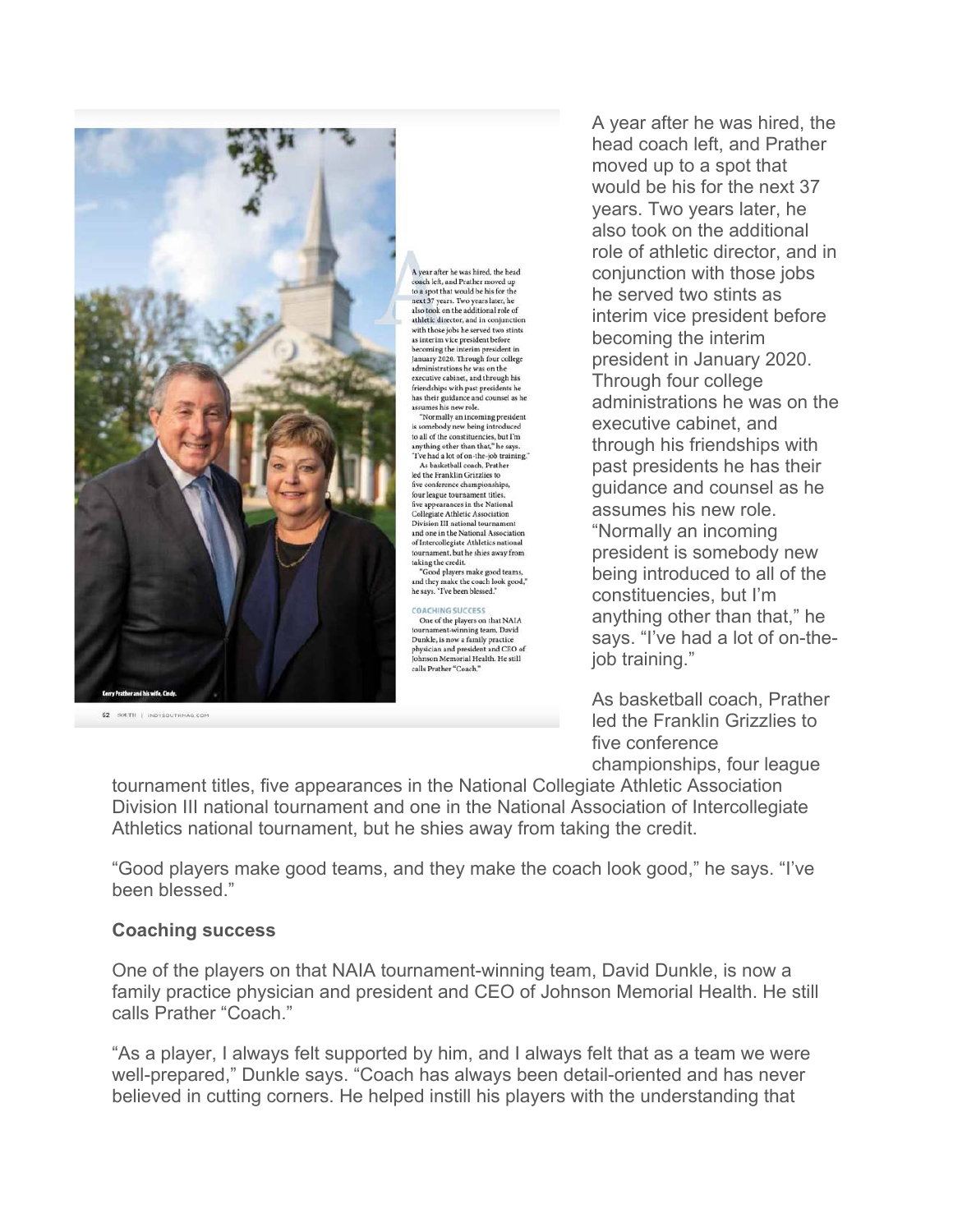

success is a process. You must be prepared, and you must be willing to work hard if you expect to be outstanding. I'm not surprised that he has ascended to the presidency of Franklin College. He loves the college; he loves the people there, and he loves the city of Franklin."

James Due, a senior vice president at Northern Trust and president of the Franklin College Board of Trustees that appointed Prather, echoes Dunkle's sentiments.

"Kerry is a natural leader," Due says. "Given the circumstances that necessitated appointment of an interim president, it was essential that we select an

individual with leadership strength and the ability to facilitate not only stability but lead the college forward with credibility and assurance of a collaborative environment. It became evident very soon after his appointment as interim president that Kerry should be the next president. His passion for Franklin and his pragmatic understanding of its students and mission are second to none. He is an astute professional, and it is an honor to work with him."

The way Prather landed his first job at the college, however, was entirely accidental. After growing up in Loogootee and graduating from Indiana University with degrees in English and education, he was teaching and coaching at South Decatur High School. When the football coach, Mike DeBord — who would go on to coach for the University of Michigan, the Seattle Seahawks and the Chicago Bears — went for an interview at Franklin, Prather decided to ride along with his friend. While DeBord interviewed, Prather visited with the basketball coach, who told him they had an opening on their staff. So began Prather's career at Franklin College.

#### **The family that works together …**

Today Prather refers to the college as "the family business." His wife, Cindy, served for 23 years in the education department before becoming a higher education consultant. Last year she returned to campus to become the director of teacher education and teacher licensing adviser. Their daughter, Katie, graduated from the college in 2013 after having her mother as one of her professors. Katie is now a fourth-grade teacher. Son Robbie, an attorney who graduated with the class of 2017, was one of the basketball players his father coached.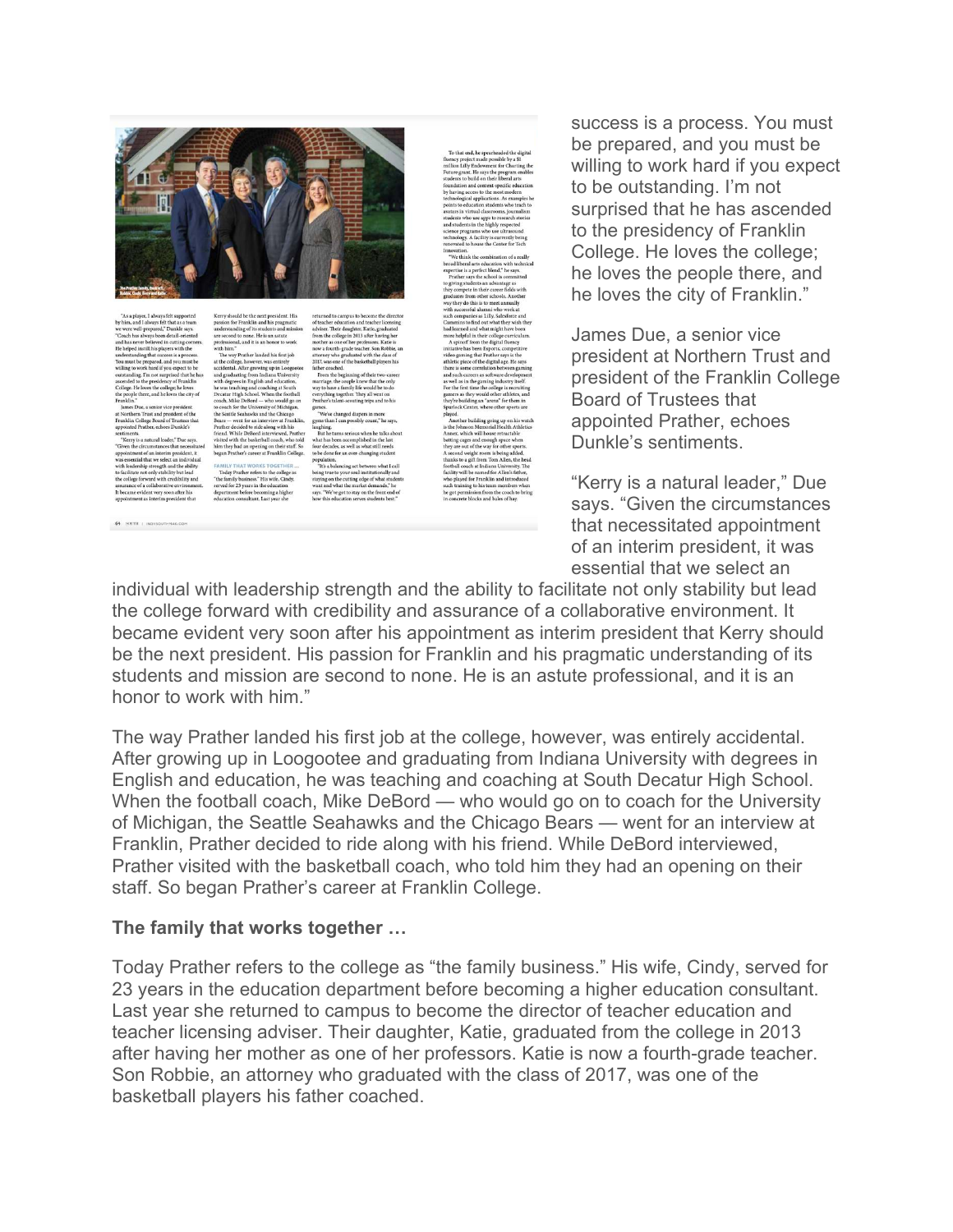

FORAL

INCLUSION FOR ALL<br>Prather is especially proud of the steps<br>the school has taken to address issues of<br>diversity, equity and inclusion that came<br>into focus following George Floyd's death<br>last year.

 $\label{eq:1} \begin{minipage}{0.9\textwidth} \begin{tabular}{lcccc} \textbf{c} & \textbf{c} & \textbf{c} & \textbf{c} & \textbf{c} & \textbf{c} & \textbf{c} & \textbf{c} & \textbf{c} & \textbf{c} & \textbf{c} & \textbf{c} & \textbf{c} & \textbf{c} & \textbf{c} & \textbf{c} & \textbf{c} & \textbf{c} & \textbf{c} & \textbf{c} & \textbf{c} & \textbf{c} & \textbf{c} & \textbf{c} & \textbf{c} & \textbf{c} & \textbf{c} & \$ 66 SOUTH | 1

'We're trying to give them the tools to be able to tackle hard subjects in a way that's more aimed at better understanding and<br>better appreciation for difference in a way<br>that isn't uncomfortable for them," he says.<br>"We don't want things to be left unsaid

into focus following George Floyd's death<br>
that in the uncombridate for them," he says former presidents and three first ladies and<br>
ladies and the capacity of the capacity of the capacity and the same<br>species of the capa

demographic forecast is not encouraging. He says he hopes to do this by marketing the advantages of the Franklin experience classes are intimate and mood, he says. Classes are intimate and more personal. In addition, they In addition, they have 21 varsity sports,<br>a robust Greek system and every possible<br>opportunity for engagement in clubs and<br>student government.

MAKING IT ALL WO

Prather gives a lot of credit for his<br>uccesses to Cindy, whom he met on a blind

successes to Cindy, whom he met on a blind<br>date.<br>"We did everything together, but she's<br>the one who raised the kids despite having<br>her own professional career," he says. "She somehow figured out how to make all of it work.

ork.<br>And now she is making her new role as Franklin College's first lady work, as well.<br>In addition to the traditional duties of In addition to the traditional duties of<br>entertaining and planning receptions and<br>events for alumni, donors, homecoming<br>and the like, she is working on a project of her own to make a recorded history of<br>the college by interviewing the five living<br>former presidents and three first ladies and<br>researching the president's house in which

allows us to interact. Prather adds. "At a time in our lives when we expected to be winding down, we're winding up instead."  $\textcircled{e}$ 

From the beginning of their twocareer marriage, the couple knew that the only way to have a family life would be to do everything together. They all went on Prather's talent-scouting trips and to his games.

"We've changed diapers in more gyms than I can possibly count," he says, laughing.

But he turns serious when he talks about what has been accomplished in the last four decades, as well as what still needs to be done for an ever-changing student population.

"It's a balancing act between what I call being true to your soul institutionally and staying on the cutting edge of what students want and what the market demands," he says. "We've got to stay on the front end of how this education serves students best."

To that end, he spearheaded the digital fluency project made possible by a \$1 million Lilly Endowment for Charting the Future grant. He says the program enables students to build on their liberal arts foundation and content-specific education by having access to the most modern technological applications. As examples he points to education students who teach to avatars in virtual classrooms, journalism students who use apps to research stories and students in the highly respected science programs who use ultrasound technology. A facility is currently being renovated to house the Center for Tech Innovation.

"We think the combination of a really broad liberal arts education with technical expertise is a perfect blend," he says.

Prather says the school is committed to giving students an advantage as they compete in their career fields with graduates from other schools. Another way they do this is to meet annually with successful alumni who work at such companies as Lilly, Salesforce and Cummins to find out what they wish they had learned and what might have been more helpful in their college curriculum.

A spinoff from the digital fluency initiative has been Esports, competitive video gaming that Prather says is the athletic piece of the digital age. He says there is some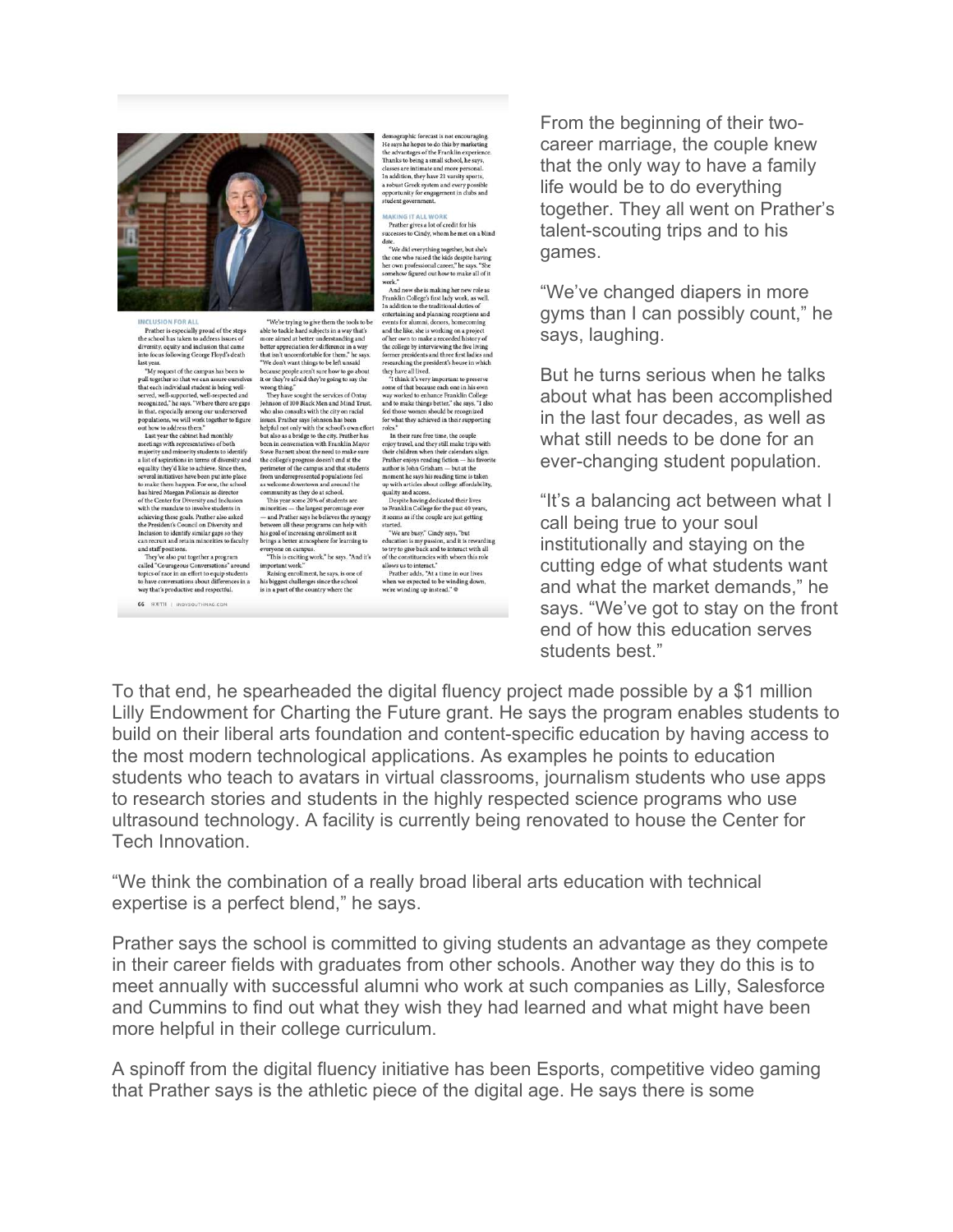correlation between gaming and such careers as software development as well as in the gaming industry itself. For the first time the college is recruiting gamers as they would other athletes, and they're building an "arena" for them in Spurlock Center, where other sports are played.

Another building going up on his watch is the Johnson Memorial Health Athletics Annex, which will house retractable batting cages and enough space when they are out of the way for other sports. A second weight room is being added, thanks to a gift from Tom Allen, the head football coach at Indiana University. The facility will be named for Allen's father, who played for Franklin and introduced such training to his team members when he got permission from the coach to bring in concrete blocks and bales of hay.

# **Inclusion for all**

Prather is especially proud of the steps the school has taken to address issues of diversity, equity and inclusion that came into focus following George Floyd's death last year.

"My request of the campus has been to pull together so that we can assure ourselves that each individual student is being well-served, well-supported, well-respected and recognized," he says. "Where there are gaps in that, especially among our underserved populations, we will work together to figure out how to address them."

Last year the cabinet had monthly meetings with representatives of both majority and minority students to identify a list of aspirations in terms of diversity and equality they'd like to achieve. Since then, several initiatives have been put into place to make them happen. For one, the school has hired Maegan Pollonais as director of the Center for Diversity and Inclusion with the mandate to involve students in achieving these goals. Prather also asked the President's Council on Diversity and Inclusion to identify similar gaps so they can recruit and retain minorities to faculty and staff positions.

They've also put together a program called "Courageous Conversations" around topics of race in an effort to equip students to have conversations about differences in a way that's productive and respectful.

"We're trying to give them the tools to be able to tackle hard subjects in a way that's more aimed at better understanding and better appreciation for difference in a way that isn't uncomfortable for them," he says. "We don't want things to be left unsaid because people aren't sure how to go about it or they're afraid they're going to say the wrong thing."

They have sought the services of Ontay Johnson of 100 Black Men and Mind Trust, who also consults with the city on racial issues. Prather says Johnson has been helpful not only with the school's own effort but also as a bridge to the city. Prather has been in conversation with Franklin Mayor Steve Barnett about the need to make sure the college's progress doesn't end at the perimeter of the campus and that students from underrepresented populations feel as welcome downtown and around the community as they do at school.